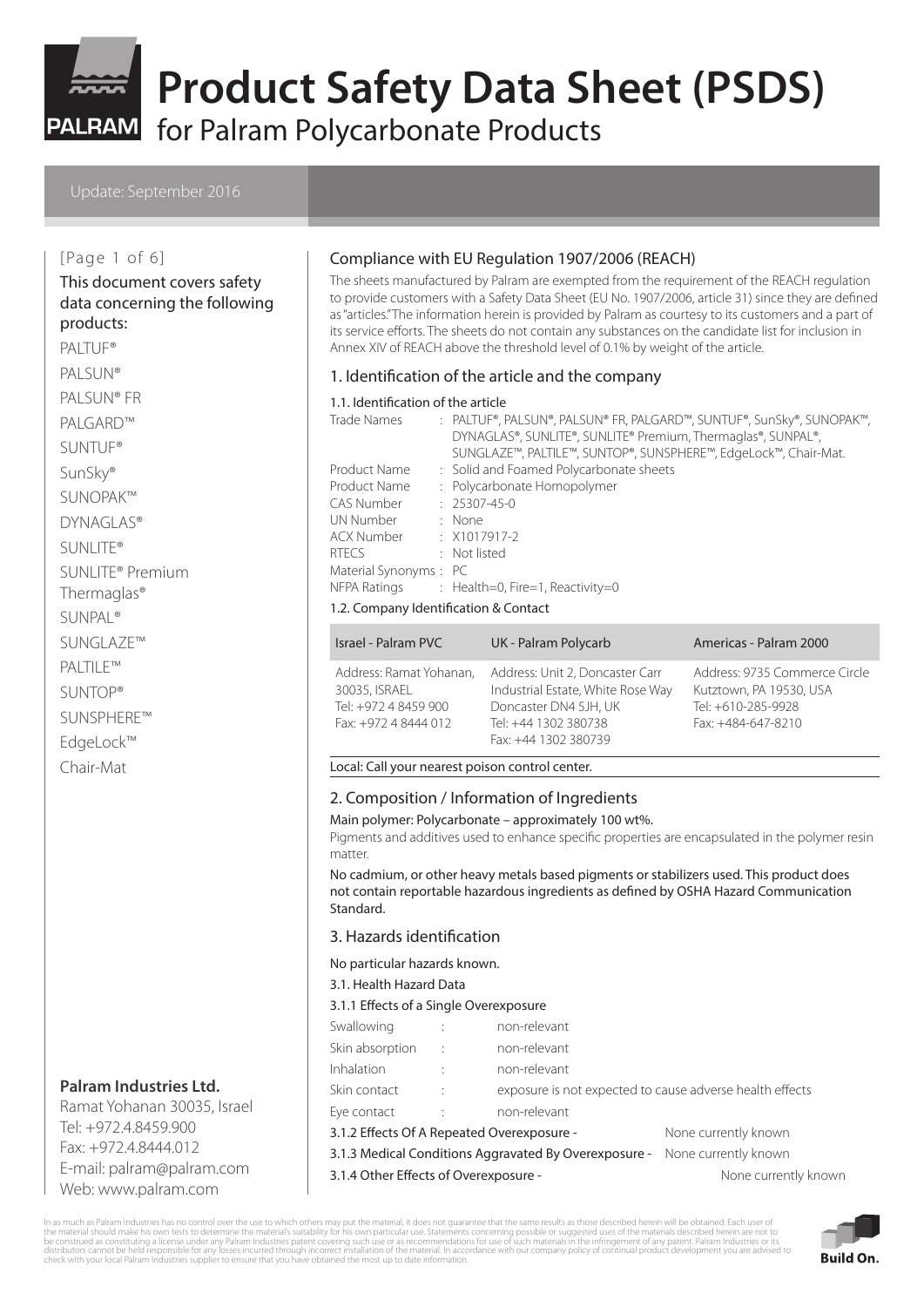

PALRAM for Palram Polycarbonate Products

#### Update: September 2016

#### [Page 2 of 6]

# This document covers safety data concerning the following

### products:

PALTUF<sup>®</sup> PALSUN®

PALSUN® FR

PALGARD™

SUNTUF®

SunSky®

SUNOPAK™

DYNAGLAS®

- SUNLITE®
- SUNLITE® Premium
- Thermaglas®
- SUNPAL®
- SUNGLAZE™
- PALTILE™
- SUNTOP®

SUNSPHERE™

EdgeLock™

Chair-Mat

### **Palram Industries Ltd.**

Ramat Yohanan 30035, Israel Tel: +972.4.8459.900 Fax: +972.4.8444.012 E-mail: palram@palram.com Web: www.palram.com

#### 4. First Aid Measures

In general handling the material will not cause accidents.

#### 4.1. Inhalation

Route of entry – inhalation: No

If exposed to combustion fumes in high concentration - bring victim to fresh air. Medical attention needed.

#### 4.2. Ingestion

Route of entry – ingestion: No

#### 4.3. Skin Contact

Burns resulting from accidental contact with molten material must be flushed immediately with cold water.

Do not remove the polymer from the skin. Do not use solvent for removal. Medical attention needed.

4.4. Skin Absorption

Route of entry – skin: No

#### 4.5. Eye Contact

Like any foreign body, can cause mechanical irritation. Remove contact lenses at once. Immediately flush eyes well with copious quantities of water or normal saline for at least 20-30 minutes. If irritation persists, consult physician.

#### 4.6. Notes For Physician

There are no specific notes.

### 5. Fire Fighting Measures

This material burns with difficulty and generally requires a continuous external flame source to sustain combustion. Without flashover fire conditions it will tend to extinguish it. When forced to burn it will produce a sooty fire.

Main products of combustion are carbon dioxide and carbon monoxide. Some flame-retardant grades will evolve trace quantities of hydrogen bromide on combustion.

Combustion products have been found in independent tests to be essentially non-corrosive.

#### 5.1. Extinguishing Media

Water spray or foam<sub>.</sub> CO<sub>2</sub> is less recommended due to lack of cooling capacity.

5.2. Extinguishing Media to Avoid

No information currently available.

#### 5.3. Special Fire Fighting Procedures

Personnel without suitable respiratory apparatus should leave the affected area to prevent exposure to toxic or combustible gases.

#### 5.4. Special Protective Equipment for Firefighters

Positive-pressure self-contained breathing apparatus, protective closing, gas mask approved for acid vapors.

5.5. Unusual Fire and Explosion Hazards

Hazardous combustion products may include intense heat, dense black smoke, carbon dioxide, carbon monoxide and hydrocarbon fragments. Combustion products/processing fumes may include trace levels of phenol, alkylphenols, and diarylcarbonates. Soot emitted when PC is forced to burn may obscure visibility.

During combustion the base resin does not produce hydrogen cyanide, phosgene, acrolein, hydrogen chloride or sulfur dioxide.

The material is not sensitive to static discharge.

Static electricity discharge sparks possible at handling – avoid vicinity of static discharge sensitive materials.

### 6. Accidental Release Measures

No special precautions and no personal protective equipment needed. Collect mechanically for disposal.

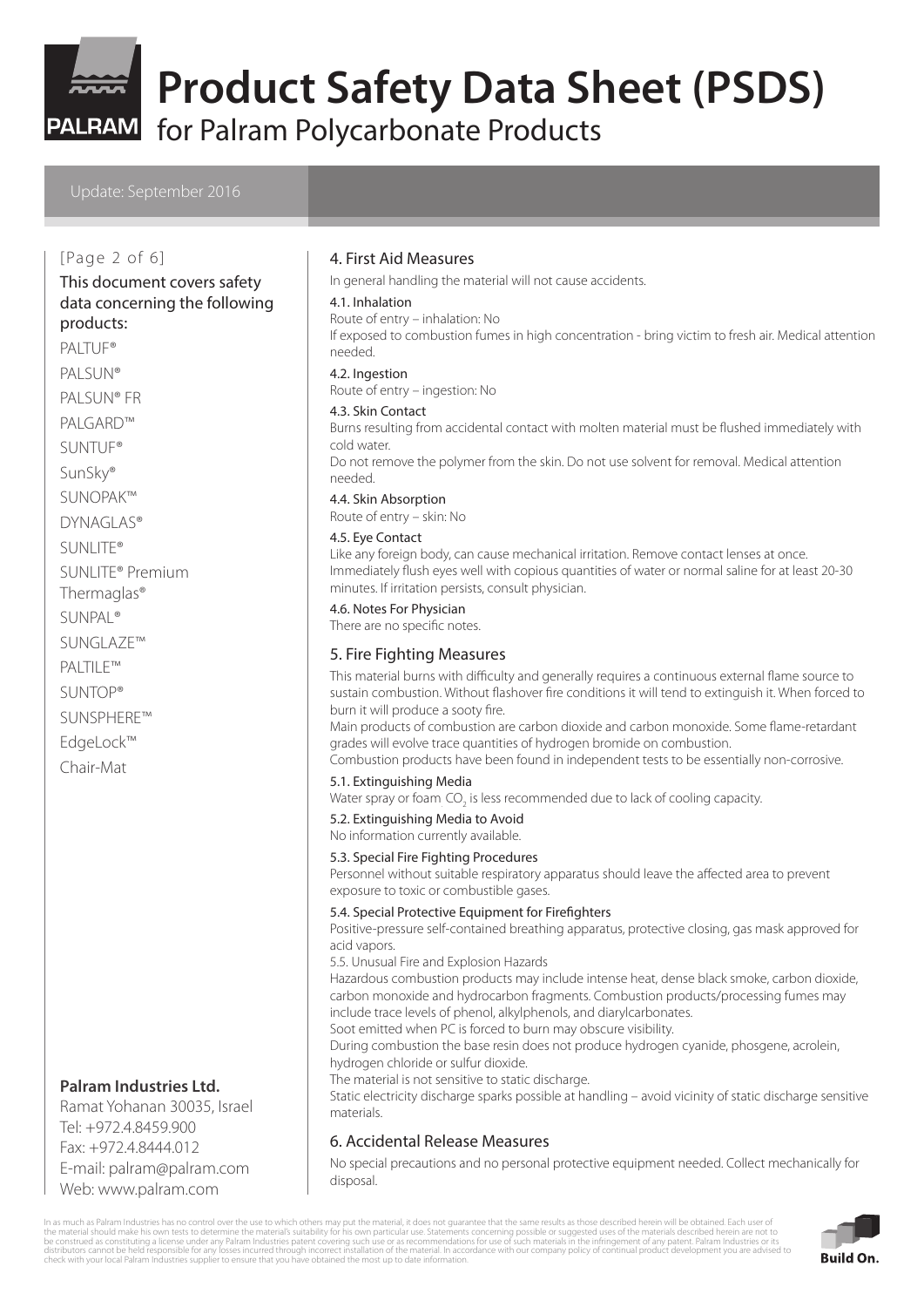

for Palram Polycarbonate Products

#### Update: September 2016

#### [Page 3 of 6]

# This document covers safety data concerning the following

products:

- PALTUF® PALSUN® PALSUN® FR PALGARD™ SUNTUF® SunSky® SUNOPAK™
- DYNAGLAS®
- SUNLITE®
- SUNLITE® Premium Thermaglas®
- SUNPAL®
- SUNGLAZE™
- PALTILE™
- SUNTOP®
- SUNSPHERE™
- EdgeLock™
- Chair-Mat

### **Palram Industries Ltd.**

Ramat Yohanan 30035, Israel Tel: +972.4.8459.900 Fax: +972.4.8444.012 E-mail: palram@palram.com Web: www.palram.com

### 7. Handling and Storage

#### 7.1. Handling

#### General handling precautions

Avoid mechanical contact with eyes. Use good industrial hygiene practices. Provide adequate ventilation. Secondary operations such as grinding, sanding or sawing may produce a dust explosion hazard. Use aggressive housekeeping activities to prevent dust accumulation; employ bonding, grounding, venting and explosion relief provisions in accordance with accepted engineering practices.

#### Ventilation

General (mechanical) room ventilation is expected to be satisfactory where this product is stored and handled.

#### Other precautions

No explosion hazard. In the event of fire, cool and overlap product with water. The material is not sensitive to static discharge. Static electricity discharge sparks possible during handling. Avoid contact or vicinity of flammable materials.

#### 7.2. Storage

Store in a cool shady area. No special technical protective measures required.

### 8. Exposure Controls / Personal Protection

#### 8.1. EXPOSURE LIMITS

No occupational exposure limits established by OSHA, ACGIH, or NIOSH.

#### 8.2. PERSONAL PROTECTION

| Respiratory protection                | No special protection needed |
|---------------------------------------|------------------------------|
| Hand protection / protection gloves   | No special protection needed |
| Eye protection                        | No special protection needed |
| Other protective equipment/measures : | No special protection needed |

#### 9. Physical Properties

| Appearance              |                      | Flat or corrugated plastic sheets                   |
|-------------------------|----------------------|-----------------------------------------------------|
| <b>Physical State</b>   |                      | Solid                                               |
| Color                   |                      | Clear or colored                                    |
| Odor                    |                      | None                                                |
| Density                 |                      | $1.2$ gr/cm <sup>3</sup>                            |
| Change In State         | $\ddot{\phantom{a}}$ | $T_{\rm g}$ =140-150°C, DSC according to ASTM D 792 |
| Boiling Point, 760 Hg   |                      | None                                                |
| Viscosity               |                      | Not relevant                                        |
| Solubility In Water     |                      | None                                                |
| Ph Value                |                      | Not relevant                                        |
| Flash Point             |                      | >450°C ASTM D 1929                                  |
| Autoignition Temp.      |                      | >650°c ASTM D 1921                                  |
| Flammability Limit      |                      | None                                                |
| <b>Explosion Limits</b> |                      | None                                                |
| Evaporation Rate        |                      | Not relevant                                        |
| Percent Volatiles       |                      | Not relevant                                        |

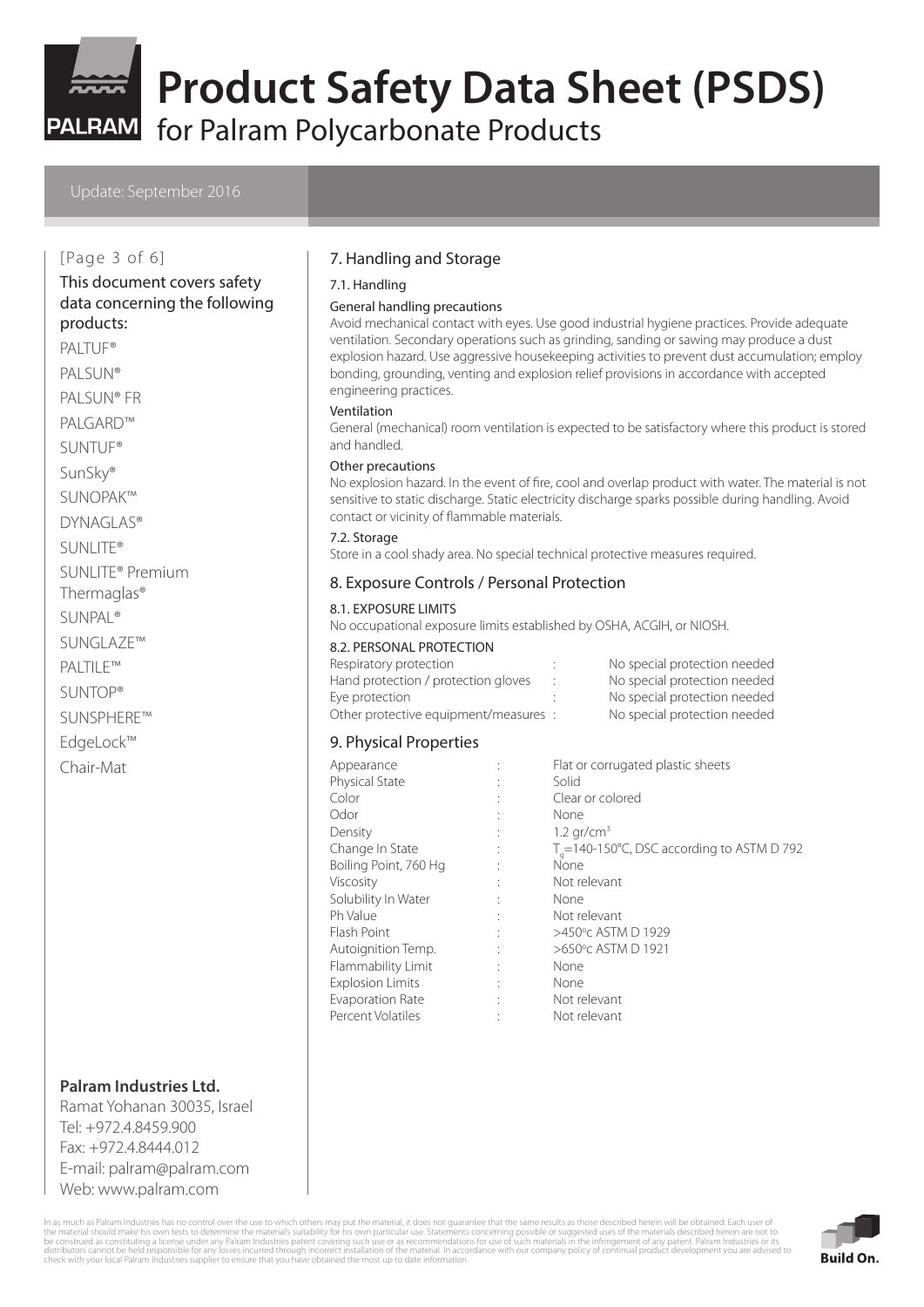

for Palram Polycarbonate Products

E-mail: palram@palram.com Web: www.palram.com

| [Page 4 of 6]                                                                 | 10. Stability and Reactivity                                      |   |                                                                                                                                                                                                                                                                                                                                                                                                                                                                                                 |
|-------------------------------------------------------------------------------|-------------------------------------------------------------------|---|-------------------------------------------------------------------------------------------------------------------------------------------------------------------------------------------------------------------------------------------------------------------------------------------------------------------------------------------------------------------------------------------------------------------------------------------------------------------------------------------------|
| This document covers safety<br>data concerning the following                  | 10.1. Stability<br>Stable.                                        |   |                                                                                                                                                                                                                                                                                                                                                                                                                                                                                                 |
| products:                                                                     | Conditions to avoid                                               |   |                                                                                                                                                                                                                                                                                                                                                                                                                                                                                                 |
| PALTUF <sup>®</sup>                                                           | Excessive heat, or open flame.                                    |   |                                                                                                                                                                                                                                                                                                                                                                                                                                                                                                 |
| <b>PALSUN®</b>                                                                | Incompatible materials                                            |   |                                                                                                                                                                                                                                                                                                                                                                                                                                                                                                 |
| PALSUN® FR                                                                    | Oxidizing agents or strong mineral acids can cause reaction.      |   |                                                                                                                                                                                                                                                                                                                                                                                                                                                                                                 |
| PALGARD™                                                                      | Thermal decomposition                                             |   | Caused by fire or overheating during improper processing. Fumes damaging to health may be                                                                                                                                                                                                                                                                                                                                                                                                       |
|                                                                               | released.                                                         |   |                                                                                                                                                                                                                                                                                                                                                                                                                                                                                                 |
| <b>SUNTUF®</b>                                                                | Hazardous decomposition products<br>Carbon monoxide (CO)          |   | is highly toxic if inhaled, present in combustion fumes of                                                                                                                                                                                                                                                                                                                                                                                                                                      |
| SunSky®                                                                       | all organic materials;                                            |   |                                                                                                                                                                                                                                                                                                                                                                                                                                                                                                 |
| SUNOPAK™                                                                      | Carbon dioxide (CO <sub>2</sub> )                                 |   | in sufficient concentrations can act as an asphyxiant,                                                                                                                                                                                                                                                                                                                                                                                                                                          |
| <b>DYNAGLAS®</b>                                                              | present in combustion fumes                                       |   | of all organic materials;                                                                                                                                                                                                                                                                                                                                                                                                                                                                       |
| <b>SUNLITE®</b>                                                               | 10.2. Reactivity                                                  |   |                                                                                                                                                                                                                                                                                                                                                                                                                                                                                                 |
| SUNLITE <sup>®</sup> Premium                                                  | Hazardous polymerization                                          |   | Will not occur                                                                                                                                                                                                                                                                                                                                                                                                                                                                                  |
| Thermaglas <sup>®</sup>                                                       | Hazardous reactions                                               |   | None.                                                                                                                                                                                                                                                                                                                                                                                                                                                                                           |
| <b>SUNPAL®</b>                                                                | 11. Toxicological Information                                     |   |                                                                                                                                                                                                                                                                                                                                                                                                                                                                                                 |
| SUNGLAZE™                                                                     |                                                                   |   | Independent testing and many years of experience confirm that this material has very low toxicity.<br>The International Agency for Research on Cancer does not list this material as a confirmed or                                                                                                                                                                                                                                                                                             |
| PALTILE™                                                                      |                                                                   |   | suspected carcinogen. In rats an acute $LD_{50} > 5$ gr/Kg of body weight. Industrial hygiene studies                                                                                                                                                                                                                                                                                                                                                                                           |
| <b>SUNTOP®</b>                                                                |                                                                   |   | have shown that under normal and expected conditions of use of PC materials, exposures are well                                                                                                                                                                                                                                                                                                                                                                                                 |
| SUNSPHERE™                                                                    | below applicable limits.<br>11.1. Acute Toxicological Information |   |                                                                                                                                                                                                                                                                                                                                                                                                                                                                                                 |
| EdgeLock™                                                                     | Acute oral toxicity                                               |   | :Oral $LD_{50}$ (rat) > 5g/kg, estimated.                                                                                                                                                                                                                                                                                                                                                                                                                                                       |
| Chair-Mat                                                                     | Acute vapor exposure                                              |   | processing fumes from similar products are not<br>considered toxic. In acute inhalation tests, laboratory rats<br>were exposed to processing fumes at concentrations<br>exaggerating those that would likely occur in workplace<br>situations. No death or signs of toxicity, except transient<br>irritancy in some cases, were noted during the 6-hour<br>fume exposure tests. There were no distinct or<br>consistent treatment related tissue or organ changes<br>noted in gross necropsies. |
|                                                                               | Primary skin irritation                                           | ÷ | product not considered primary skin irritant. Draize Skin<br>Primary Irritation Score (rabbit) for similar products, in<br>finely divided form, for a 24-hour exposure is 0.                                                                                                                                                                                                                                                                                                                    |
|                                                                               | Eye irritation                                                    | ÷ | product not considered primary irritant. When similar<br>products, in finely divided form, were placed into the<br>eyes of rabbits, slight transient redness or discharge<br>occurred - consistent with the expected slightly<br>abrasive nature of product.                                                                                                                                                                                                                                    |
|                                                                               | Sensitization                                                     | ÷ | Not expected to be a skin sensitized based on results of<br>Modified Buehler Guinea Pig Sensitization Test from                                                                                                                                                                                                                                                                                                                                                                                 |
| Palram Industries Ltd.<br>Ramat Yohanan 30035, Israel<br>Tel: +972.4.8459.900 | Chronic effects                                                   | ÷ | similar products. Dermal $LD_{50}$ (rabbit) > 2g/kg, estimate.<br>in sub-chronic testing, the base resin was considered<br>physiologically inert when fed to rats for 8 weeks at a<br>dietary level of 6%.                                                                                                                                                                                                                                                                                      |
| Fax: +972.4.8444.012                                                          | Carcinogenicity<br>$- NTP$                                        |   | not tested                                                                                                                                                                                                                                                                                                                                                                                                                                                                                      |

In as much as Palram Industries has no control over the use to which others may put the material, it does not guarantee that the same results as those described herein will be obtained. Each uses the sensual should make hi

- IARC : not listed - OSHA : not regulated

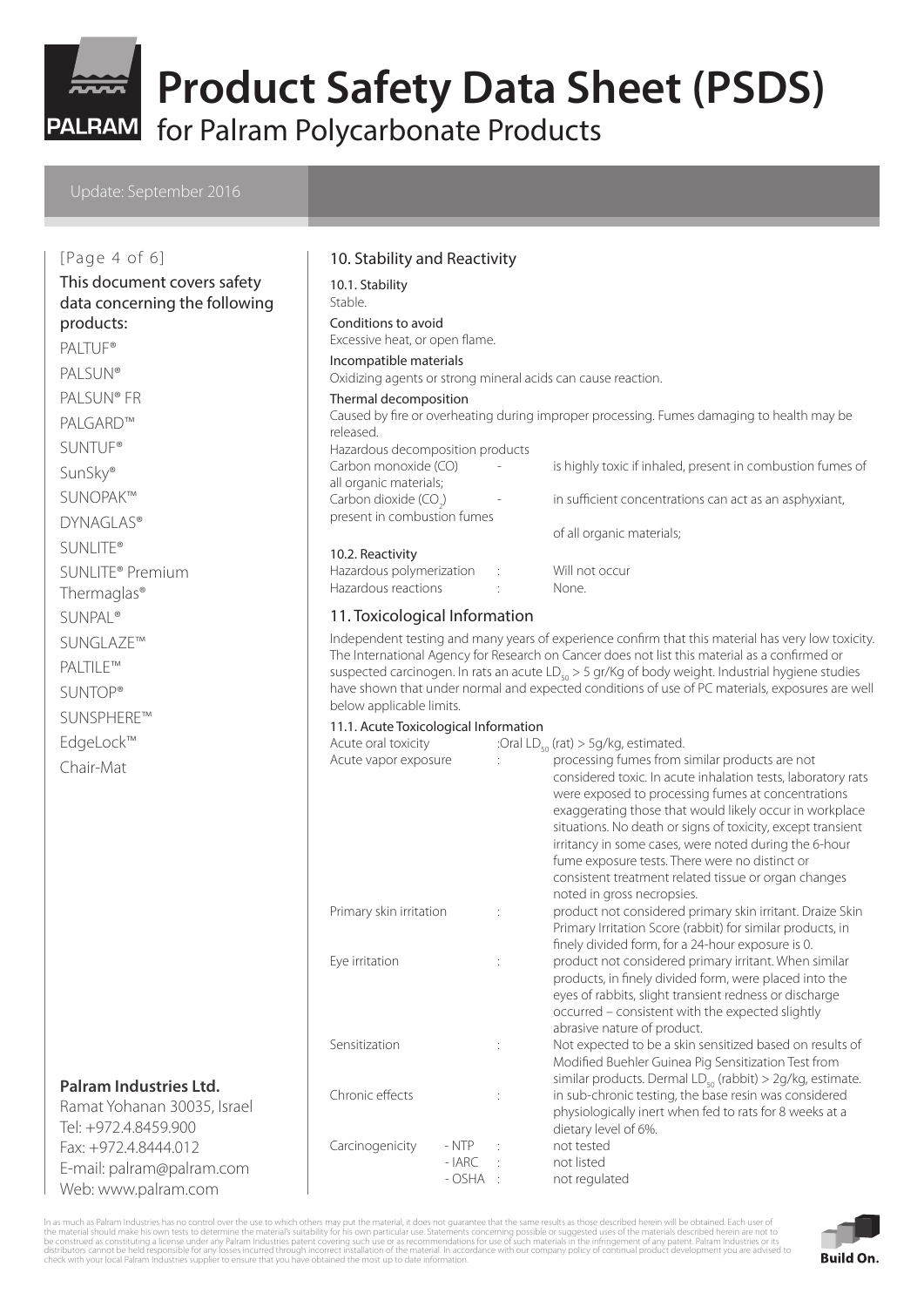

PALRAM for Palram Polycarbonate Products

#### Update: September 2016

#### [Page 5 of 6]

#### This document covers safety data concerning the following products:

PALTUF<sup>®</sup> PALSUN® PALSUN® FR PALGARD™

SUNTUF®

SunSky®

SUNOPAK™

DYNAGLAS®

SUNLITE®

- SUNLITE® Premium Thermaglas®
- SUNPAL®
- SUNGLAZE™

PALTILE™

SUNTOP®

SUNSPHERE™ EdgeLock™

Chair-Mat

# **Palram Industries Ltd.**

Ramat Yohanan 30035, Israel Tel: +972.4.8459.900 Fax: +972.4.8444.012 E-mail: palram@palram.com Web: www.palram.com

#### 11.2. Other Toxicological Information

No known toxicological effects with normal use. For heating see section 10.

11.3. Additional Information

No additional toxicity information currently available.

#### 12. Ecological Information

#### 12.1. Persistence and Degradability

Detailed studies have not been conducted concerning the environmental fate of the product. According to present knowledge no unfavorable ecological effects are to be expected. Not generally hazardous to water. Insoluble in water, non-toxic solid.

Persistence and biodegradability : Biodegradation period - tens of years. Bioaccumulative potential  $\qquad \qquad$ : No information currently available.

- Mobility Mobility **Mobility** : No information currently available
	-
	-

#### 12.2. Environmental Riscs

No hazard expectation to terrestrial or aquatic flora and fauna.

| Ecotoxicity      | : LD <sub>so</sub> (rats) $>$ 5 gr/kg                          |
|------------------|----------------------------------------------------------------|
|                  | : IC <sub>co</sub> (bacterial inhibition) - no data available  |
| Aquatic toxicity | : LC <sub>so</sub> (daphnia magna) - no data available         |
|                  | : LC <sub>50</sub> (fathead minnow – fish) - no data available |

#### 12.3. Other Information

All available ecological data have been taken into account for the development of the hazard and precautionary information contained in this safety data.

### 13. Disposal Considerations

The product is not considered hazardous under current EPA hazardous waste regulations. Recycling is the preferred method of disposal.

Alternatively, the product may be disposed of in an approved landfill.

Incineration in accordance with federal, state and local regulations – collected processing fume condensates and incinerator ash should be tested to determine waste classification. All wastes should be evaluated in conjunction with applicable solid and hazardous waste regulations, Toxicity Characteristic Leaching Procedures (TCLP), and disposed of as appropriate. This product does not contain any cadmium or other heavy metal pigments or stabilizers.

#### It is the user's responsibility to dispose of all wastes in accordance with all national and local regulations at properly permitted or authorized facilities.

#### 14. Transport Information

| DOT PSN Code                         | : 777                                                             |
|--------------------------------------|-------------------------------------------------------------------|
| DOT Proper Shipping Name             | : Not regulated by this mode of transportation                    |
| <b>IMO PSN Code</b>                  | : 777                                                             |
| <b>IMO Proper Shipping Name</b>      | : Not regulated by this mode of transportation                    |
| <b>IATA PSN Code</b>                 | : 777                                                             |
| <b>IATA Proper Shipping Name</b>     | : Not regulated by this mode of transportation                    |
| AFI PSN Code                         | : 777                                                             |
| AFI Proper Shipping Name             | : Not regulated by this mode of transportation                    |
| Additional transportation data       | : Not currently regulated under Department of                     |
|                                      | Transportation regulations                                        |
| Labeling                             | : No labeling is required in accordance with the EEC directives   |
| Placarding                           | : No placarding is required in accordance with the EEC directives |
| Special transport requirements: None |                                                                   |
| Packaging                            | : Avoid dark-colored packaging to prevent heat distortion         |
|                                      |                                                                   |

The product is classified as a non-hazardous material in the meaning of transport regulations.